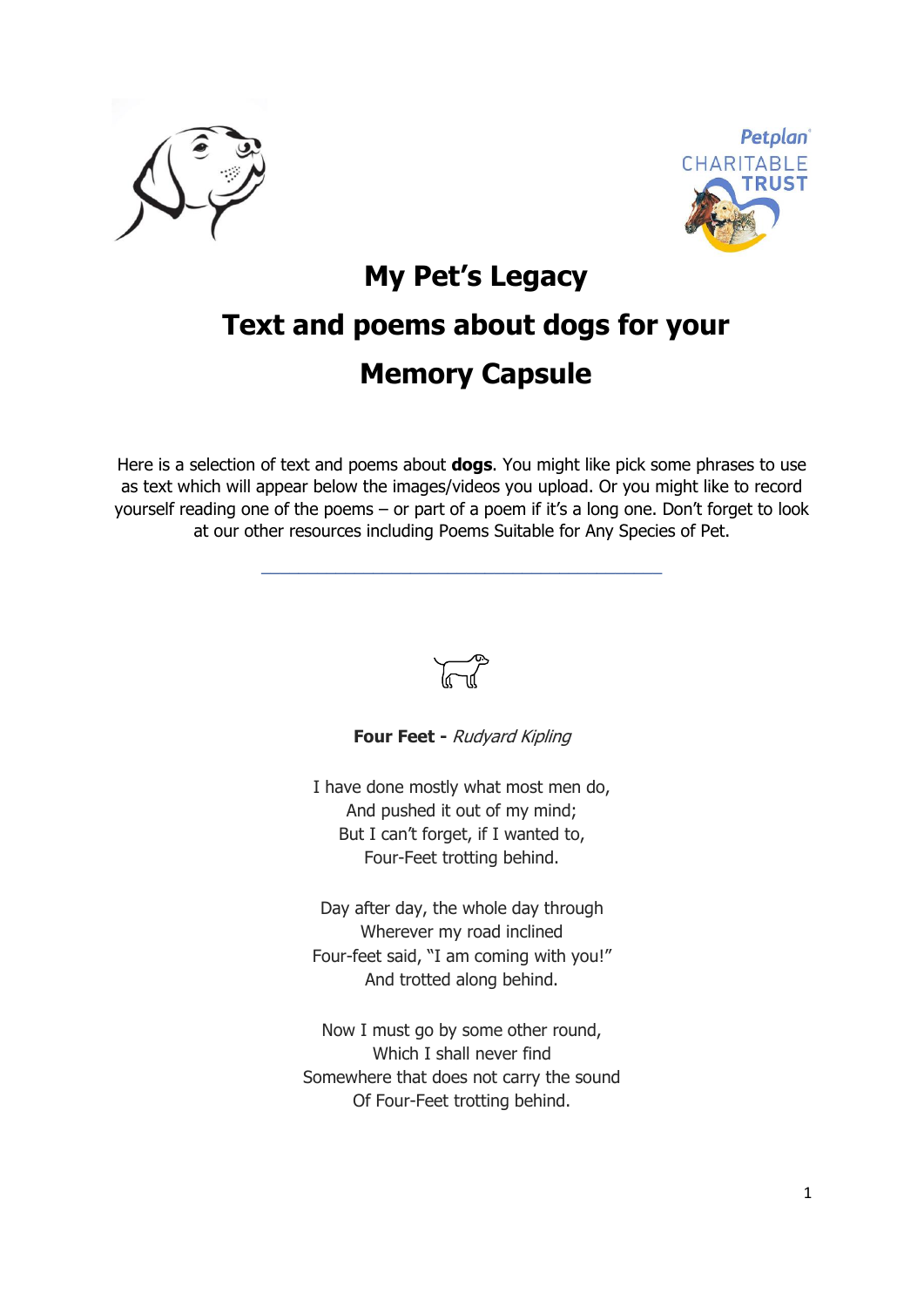# **A Good Dog Never Dies -** Anon

A good dog never dies, he always stays, he walks besides you on crisp autumn days when frost is on the fields and winter's drawing near, his head within our hand in his old way.



I lost a treasured friend today The little dog who used to lay Her gentle head upon my knee And shared her silent thoughts with me. Anon



"One who possessed beauty without vanity, strength without insolence, Courage without ferocity, and all the virtues of Man without his vices." Lord Byron



Thorns may hurt you, men desert you, sunlight turn to fog; but you're never friendless ever, if you have a dog.

Douglas Mallock



My sunshine doesn't come from the skies, It comes from the love in my dog's eyes.

Anon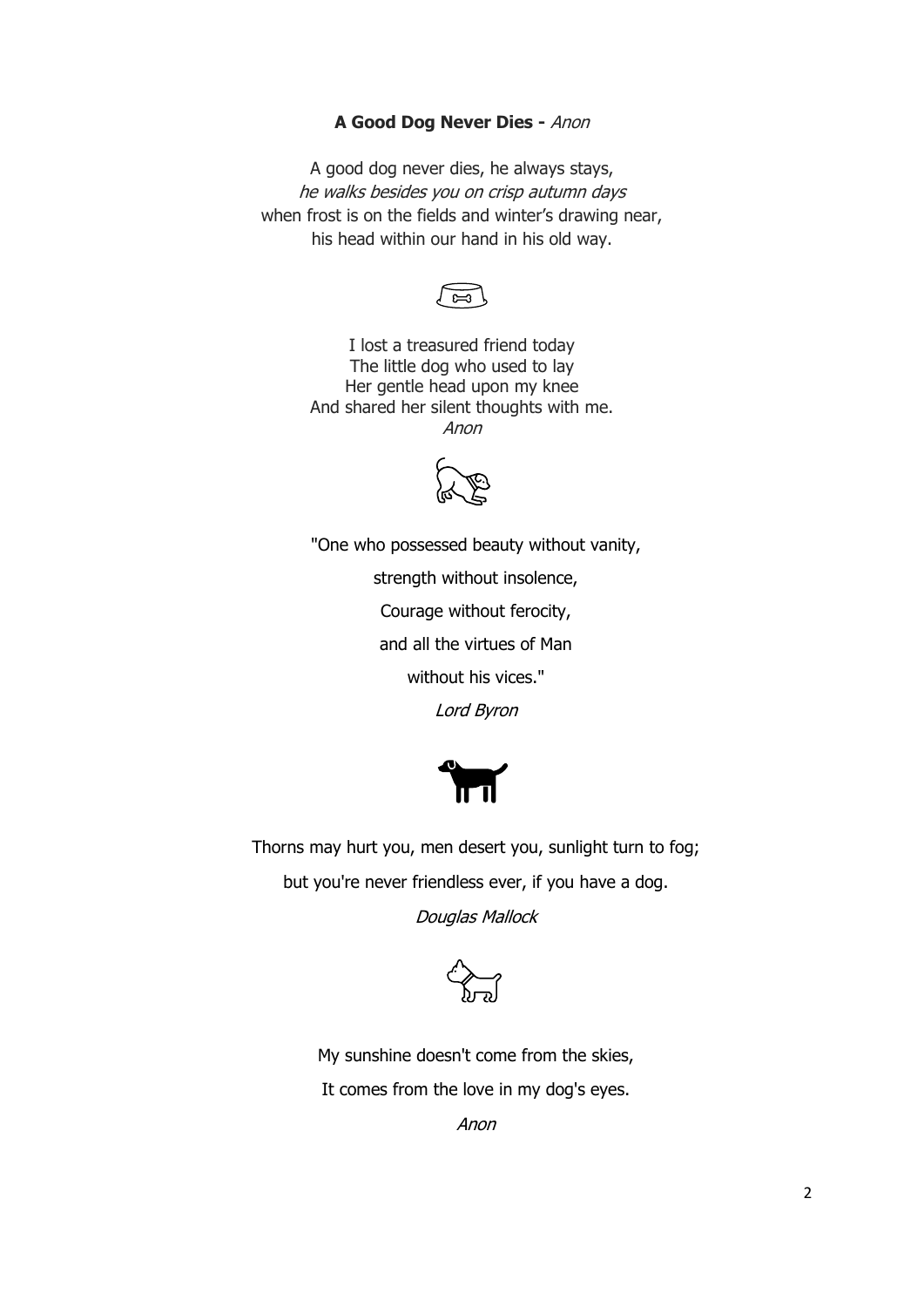

So, this is where we part, my Friend, and you'll run on, around the bend. Gone from sight, but not from mind, new pleasures there you'll surely find.

Anon



#### **Do not mourn my passing**

Do not mourn my passing for if you could only see, by slipping all my earthly bonds, I'm young again and free. By day I run the Heavenly fields, my body healthy and strong, at night I sleep at Angels' Feet, lulled by Celestial Song. So do not mourn my passing, just close your eyes, you'll see, I'm once again that frisky pup, just as you remember me.

Anon



# **Tribute to a Best Friend**

Sunlight streams through the window pane unto a spot on the floor…. then I remember, (contd.)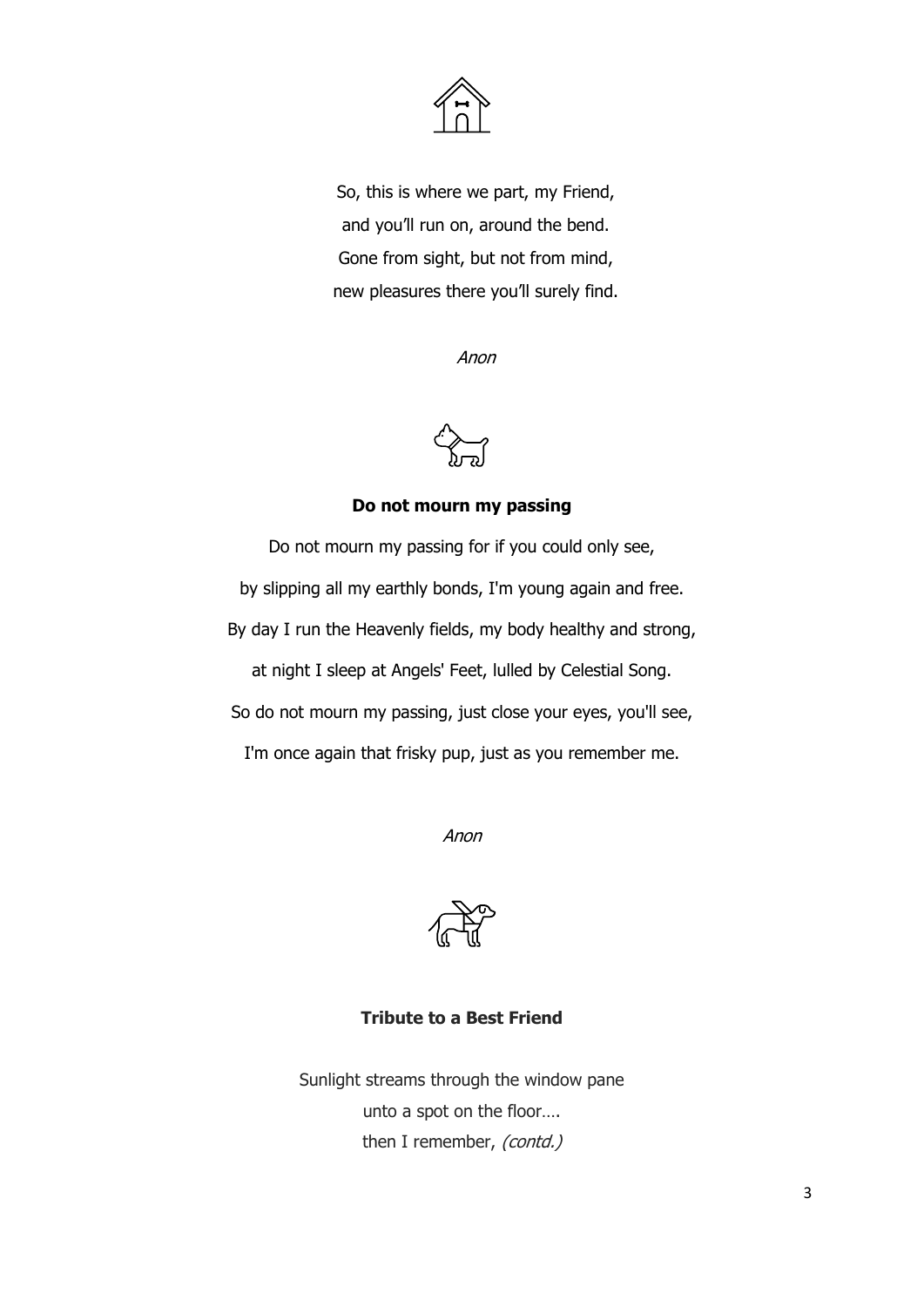it's where you used to lie, but now you are no more. Our feet walk down a hall of carpet, and muted echoes sound…. then I remember, It's where your paws would joyously abound. A voice is heard along the road, and up beyond the hill, then I remember it can't be yours…. your golden voice is still. But I'll take that vacant spot of floor and empty muted hall and lay them with the absent voice and unused dish along the wall. I'll wrap these treasured memorials in a blanket of my love and keep them for my best friend until we meet above.

Anon



## **I Walk With You**

I stood by your bed last night, I came to have a peep. I could see that you were crying, You found it hard to sleep. I whined to you softly as you brushed away a tear, "It's me, I haven't left you, I'm well, I'm fine, I'm here." I was close to you at breakfast, I watched you pour the tea, You were thinking of the many times, your hands reached down to me. I was with you at the shops today, Your arms were getting sore. I longed to take your parcels, I wish I could do more. *(contd.)*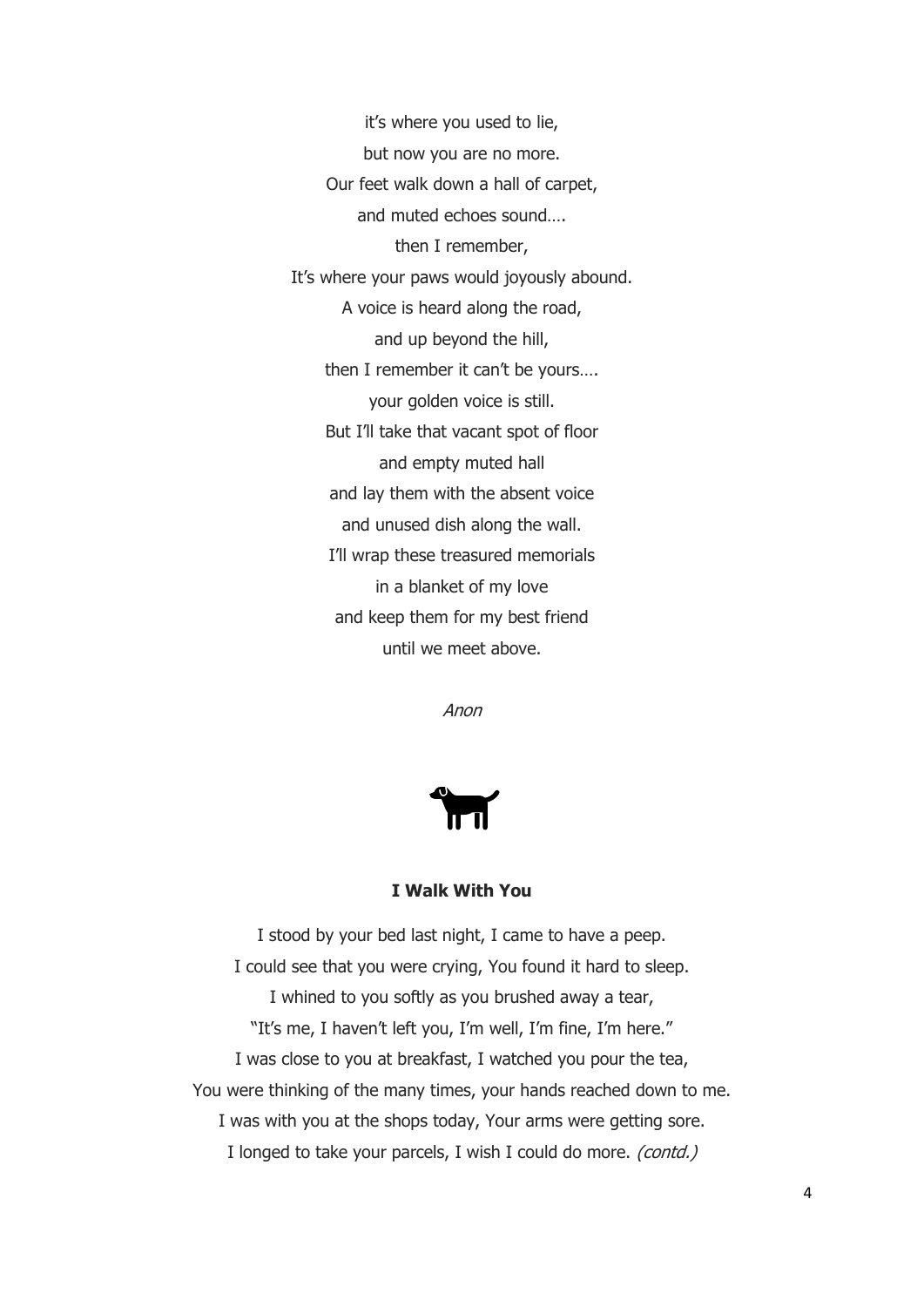I was with you at my grave today, You tend it with such care. I want to reassure you, that I'm not lying there. I walked with you towards the house, as you fumbled for your key. I gently put my paw on you, I smiled and said "it's me." You looked so very tired, and sank into a chair. I tried so hard to let you know, that I was standing there. It's possible for me to be so near you everyday. To say to you with certainty, "I never went away." You sat there very quietly, then smiled, I think you knew ... in the stillness of that evening, I was very close to you. The day is over and I smile and watch you yawning and say "goodnight, God bless, I'll see you in the morning." And when the time is right for you to cross the brief divide, I'll rush across to greet you and we'll stand, side by side. I have so many things to show you, there is so much for you to see. Be patient, live your journey out - then come home to be with me.

Anon

#### **Treasured Friend**

I lost a treasured friend today The little dog who used to lay Her gentle head upon my knee And shared her silent thoughts with me. She'll come no longer to my call Retrieve no more her favourite ball A voice far greater than my own Has called her to his golden throne.

Although my eyes are filled with tears I thank him for the happy years (contd.)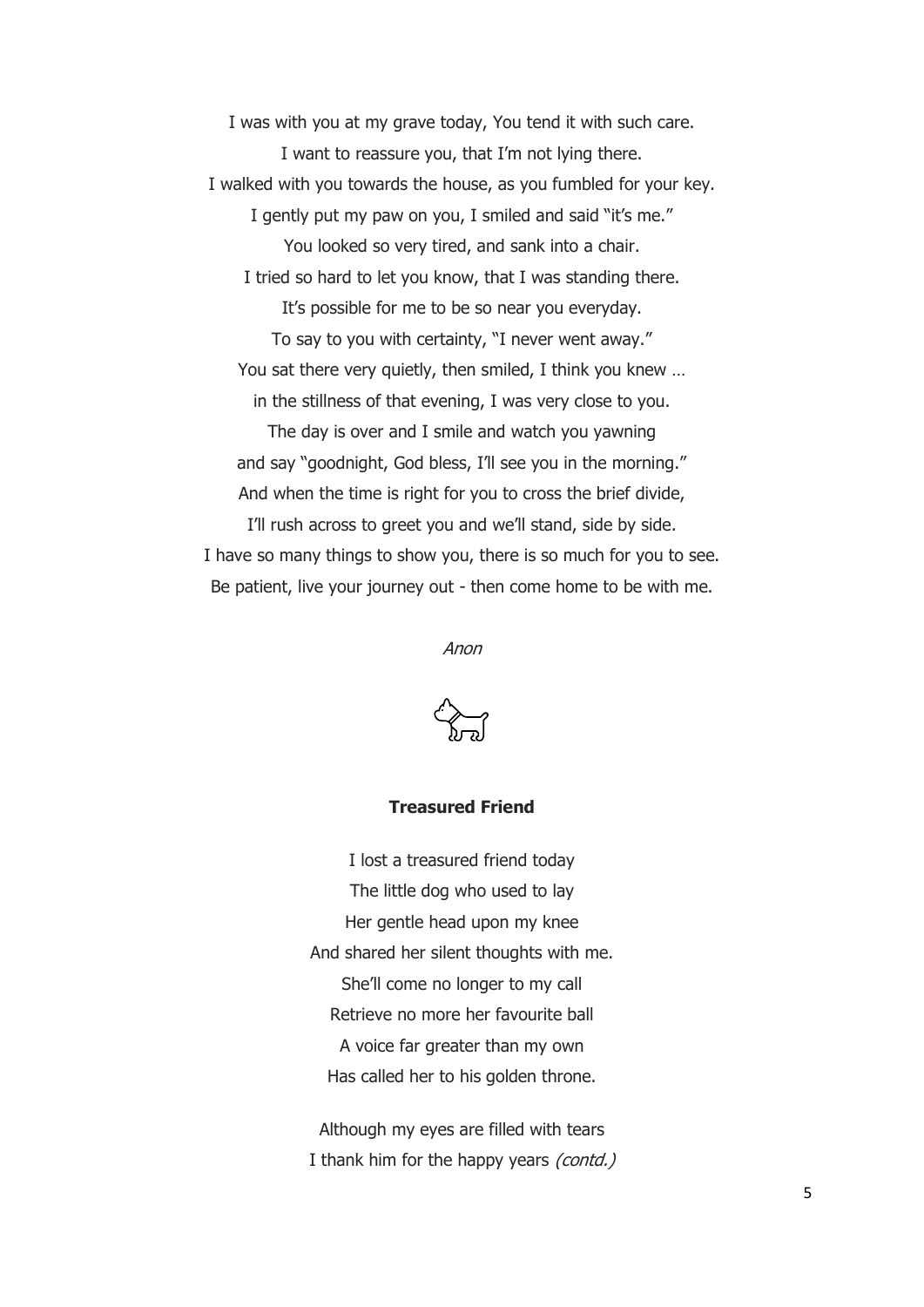He let her spend down here with me And for her love and loyalty. When it is time for me to go And join her there, this much I know I shall not fear the transient dark For she will greet me with a bark.

Anon



#### **She Was Just My Dog**

She was my other eyes that could see above the clouds; my other ears of me that could reach above the winds She was the part of me that could reach out into the sea She told me a thousand times over that I was her reason for being; (contd.) By the way she rested against my leg; By the way she wagged her tail at my smallest smile; (contd.) by the way she showed her hurt when I left her without taking her along (I think that it made her sick with worry because she was not along to care for me) When I was wrong, she was delighted to forgive. When I was angry, she clowned to make me smile. When I was happy, she was joy unbounded. When I was a fool, she ignored it. When I succeeded, she bragged. Without her, I am only another person. With her, I was all powerful. She was loyalty itself.

She had taught me the meaning of devotion.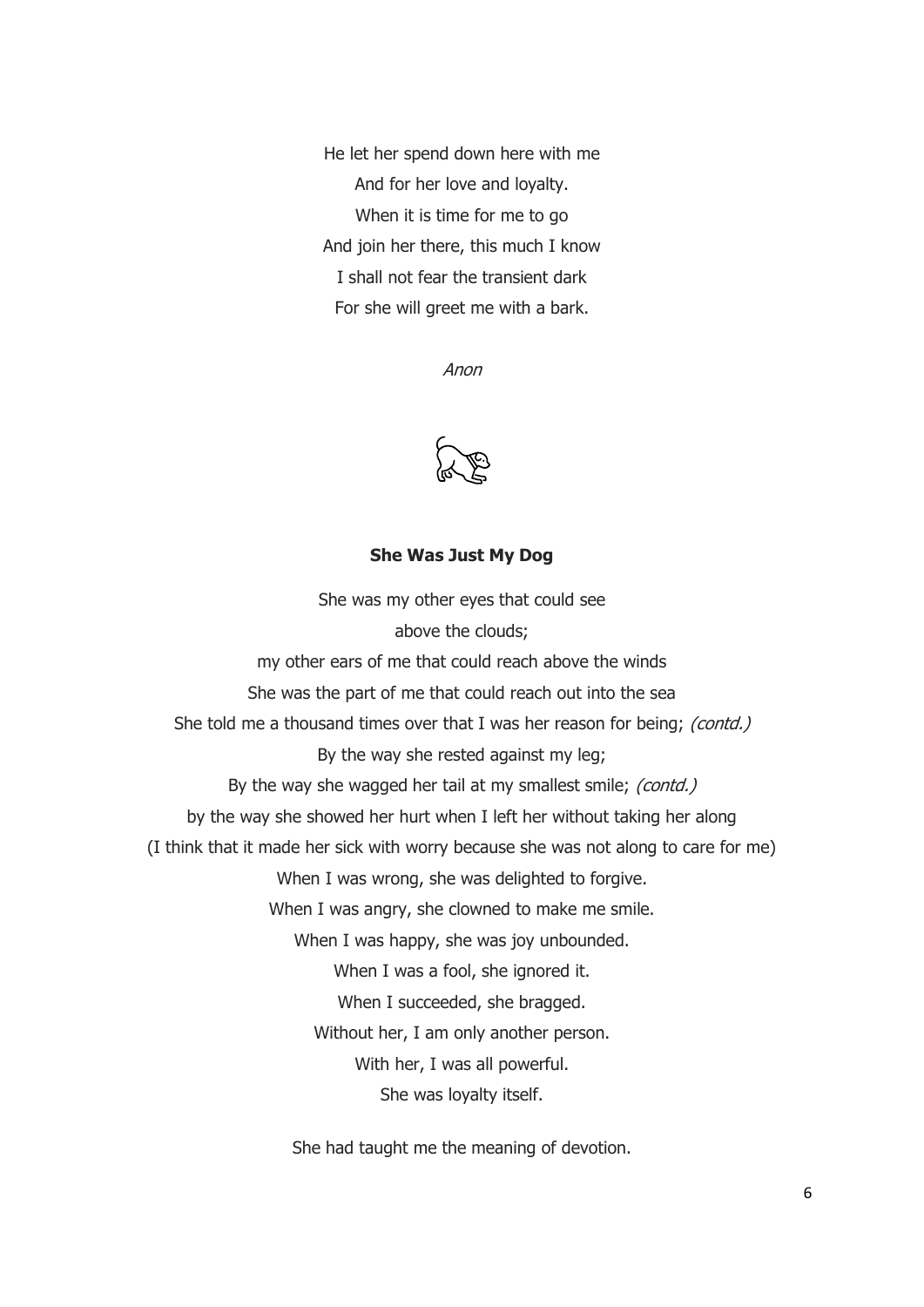With her, I knew a secret comfort and a private peace. *(contd.)* 

She had brought me understanding where before I was ignorant. Her head on my knee could heal my human hurts. Her kisses on my tears washed away my bad feelings. Her presence by my side was protection.

Anon



#### **The Best Dog of All**

Loving and loyal, A friend through and through, How in the world can I live life without you? I've known you since you Were just a scrappy little pup. Fighting to survive, And you never gave up. I watched you grow into a beautiful canine friend. Back in those days, I could not imagine this end. But now it is all over, And you're truly gone. Somehow I'll find a way To try to carry on. Perhaps one day I'll find A new puppy who, Will become my dear friend,